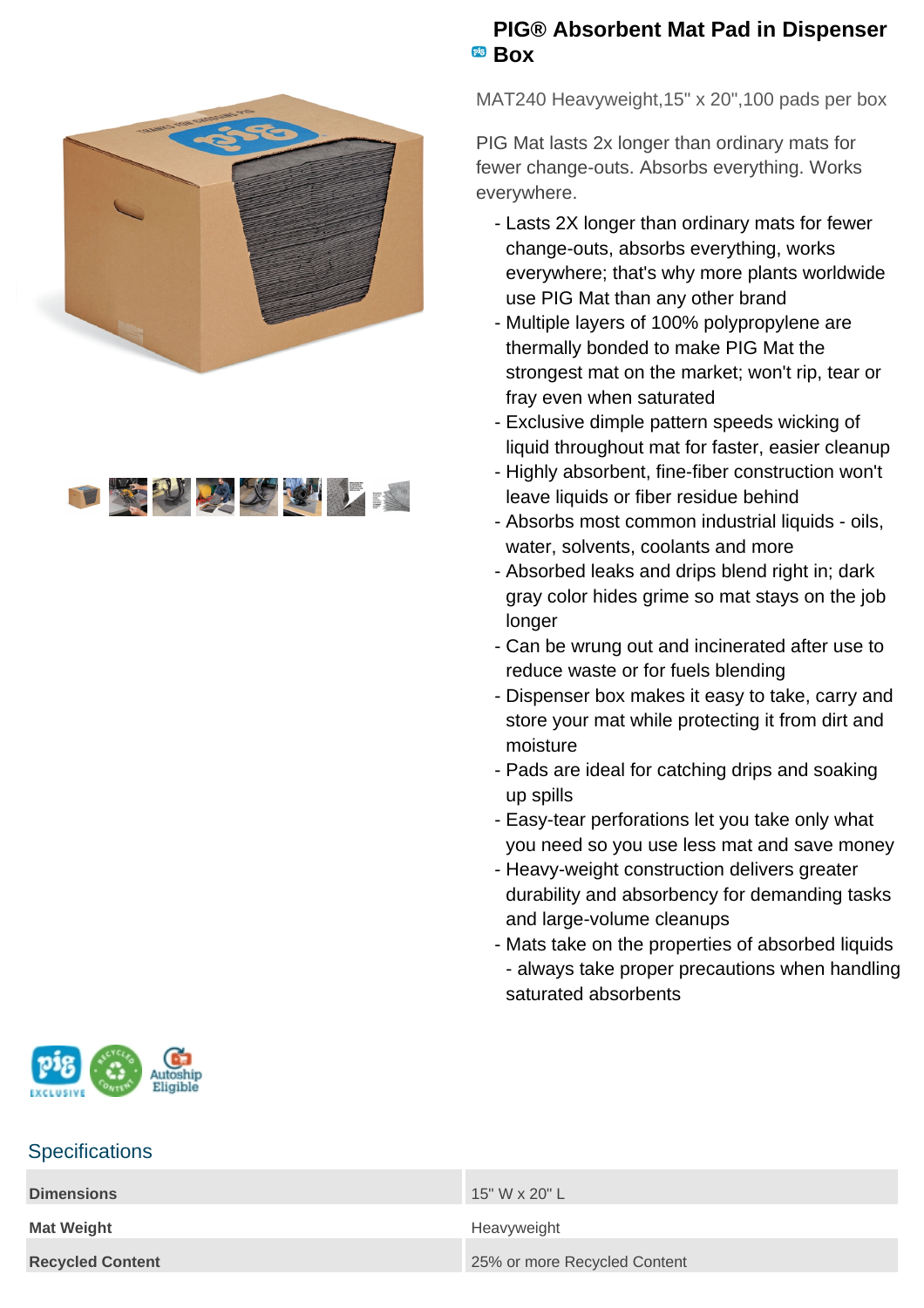| <b>Absorbency</b>                            | Up to 22 gal. per box                           |
|----------------------------------------------|-------------------------------------------------|
| Absorbency per                               | Up to 28.16 oz. per pad                         |
| <b>Brand</b>                                 | <b>PIG</b>                                      |
| <b>Color</b>                                 | Gray                                            |
| <b>Category</b>                              | PIG® Absorbent Mat                              |
| <b>Floating</b>                              | <b>No</b>                                       |
| <b>Flammability Specifications</b>           | Flame Resistant - Will melt and self-extinguish |
| <b>Fluid Absorbed</b>                        | Oils; Coolants; Solvents; Water; Universal      |
| <b>Incinerable</b>                           | Yes                                             |
| Indoor/Outdoor                               | Indoor Use                                      |
| <b>Perforated</b>                            | Yes                                             |
| <b>Perforated Pattern</b>                    | 10" x 15" sections                              |
| <b>Reusable</b>                              | <b>No</b>                                       |
| <b>Static-Dissipative</b>                    | <b>No</b>                                       |
| <b>Traffic</b>                               | Not Recommended for Foot Traffic                |
| <b>UV Resistant</b>                          | <b>No</b>                                       |
| Wringable                                    | Yes                                             |
| <b>Competitor Part Number</b>                | pad411;pad420;pad421;mro300;mro100;78272481     |
| <b>Distributor Part Number</b>               | 307-9920;46000-492;30pv54;2394014;04088x10002   |
| Sold as                                      | 100 pads per box                                |
| Weight                                       | 18 lbs.                                         |
| <b>NSN (National Stock Number)</b>           | 4235-01-676-6138                                |
| # per Pallet                                 | 30                                              |
| <b>Composition</b>                           | Polypropylene                                   |
| <b>UNSPSC</b>                                | 47131901                                        |
| <b>Pigalog® Page Number</b>                  | Page 11                                         |
| <b>Metric Equivalent</b>                     |                                                 |
| <b>Absorbency</b>                            | Up to 83.3 L per box                            |
| Absorbency per                               | Up to 832.7 mL per pad                          |
| <b>Dimensions</b>                            | 38.1cm W x 50.8cm L                             |
| Weight                                       | 8.2 kg                                          |
| <b>Technical Information</b>                 |                                                 |
| <b>Technical Documents</b>                   |                                                 |
| <b>PIG Universal Absorbent Mats</b>          |                                                 |
| White paper - Slip & Fall Prevention Secrets |                                                 |
| <b>PIG® Universal Absorbents</b>             |                                                 |